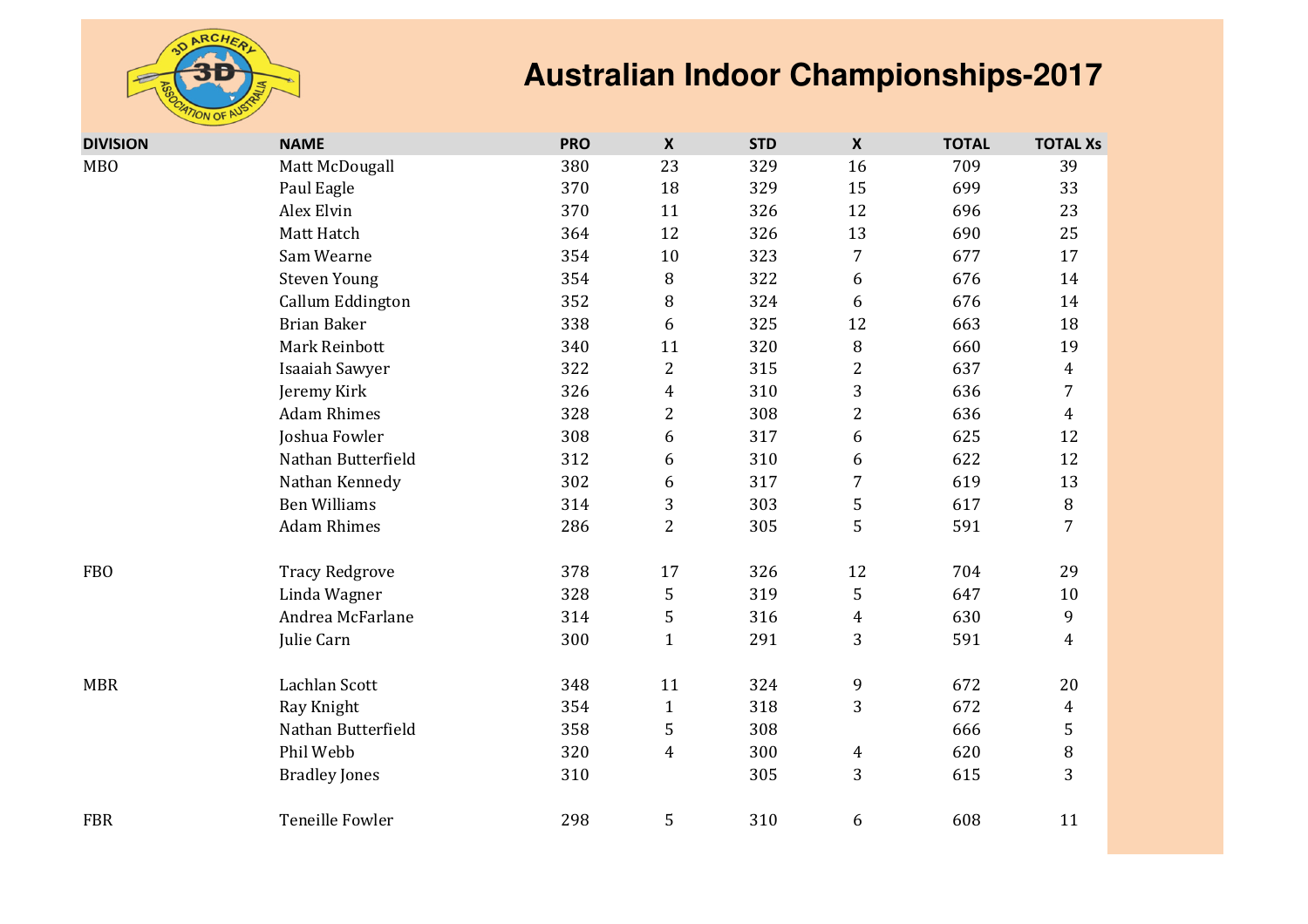

| <b>MBF</b>  | <b>Rick Starke</b>       | 302    | 5                | 291 | $\mathbf{1}$     | 593 | 6                |
|-------------|--------------------------|--------|------------------|-----|------------------|-----|------------------|
| <b>FBF</b>  | Jo Bogie                 | 306    | 2                | 309 | $\mathbf{2}$     | 615 | $\overline{4}$   |
|             | <b>Bec Hatch</b>         | 302    | $\overline{2}$   | 296 | 3                | 598 | 5                |
|             | Sindy Avard              | 288    |                  | 284 | 3                | 572 | 3                |
|             | <b>Tracey Warner</b>     | 300    | $\mathbf{1}$     | 261 |                  | 561 | $\mathbf{1}$     |
| <b>MCU</b>  | Matt Hatch               | 312    | 3                | 290 | $\overline{2}$   | 602 | 5                |
|             | <b>Brian Turner</b>      | 282    | $\mathbf{1}$     | 251 | $\mathbf{1}$     | 533 | $\overline{2}$   |
|             | James Dowson             | 236    | $\mathbf{1}$     | 280 |                  | 516 | $\mathbf{1}$     |
| <b>FBU</b>  | <b>Bec Hatch</b>         | 290    | $\overline{c}$   | 298 |                  | 588 | $\overline{c}$   |
|             | Gaynor Boyd              | 292    | $\mathbf{1}$     | 292 | $\overline{2}$   | 584 | 3                |
|             | <b>Bernadette Teelow</b> | 232    | $\mathbf{1}$     | 233 | $\boldsymbol{0}$ | 465 | $\mathbf{1}$     |
| RU          | Cody Salomonson          | 292    | $\boldsymbol{0}$ | 295 | $\overline{c}$   | 587 | $\overline{c}$   |
|             | <b>Billy Watson</b>      | 290    | $\boldsymbol{0}$ | 281 | 3                | 571 | 3                |
|             | Jamie Harrington         | 268    | 3                | 297 | $\mathbf{1}$     | 565 | $\overline{4}$   |
|             | <b>Karl Peck</b>         | 222    |                  | 265 | $\mathbf{1}$     | 487 | $\mathbf{1}$     |
|             | Jessica Fluss            | 208    | $\mathbf{1}$     | 212 | $\boldsymbol{0}$ | 420 | $\mathbf{1}$     |
|             | Gracie Brittain          | 102    | $\mathbf{1}$     | 118 | $\boldsymbol{0}$ | 220 | $\mathbf{1}$     |
|             | <b>Kylie Catlow</b>      | $70\,$ | $\boldsymbol{0}$ | 56  | $\boldsymbol{0}$ | 126 | $\boldsymbol{0}$ |
| <b>TRAD</b> | Darrin Dwyer             | 286    | 3                | 271 | $\overline{2}$   | 557 | 5                |
|             | <b>Richard Peters</b>    | 270    | $\mathbf{1}$     | 265 | $\mathbf{1}$     | 535 | $\overline{2}$   |
|             | Dave Baker               | 268    | $\mathbf{1}$     | 267 |                  | 535 | $\mathbf{1}$     |
|             | <b>Bill Van Oosten</b>   | 266    | $\mathbf{1}$     | 264 | $\mathbf{1}$     | 530 | $\overline{c}$   |
|             | Raylene Starke           | 242    | $\mathbf{1}$     | 199 |                  | 441 | $\mathbf{1}$     |
|             | Penny Odoherty           | 262    | 2                | 176 | $\mathbf{1}$     | 438 | 3                |
|             | <b>Adam Rhimes</b>       | 174    | $\mathbf{1}$     | 189 | $\mathbf{1}$     | 363 | 2                |
|             | George Sznek             | 198    | $\boldsymbol{0}$ | 146 | $\boldsymbol{0}$ | 344 | $\boldsymbol{0}$ |
|             | <b>Geoff Dickman</b>     | 190    | $\mathbf{1}$     | 121 | $\boldsymbol{0}$ | 311 | $\mathbf{1}$     |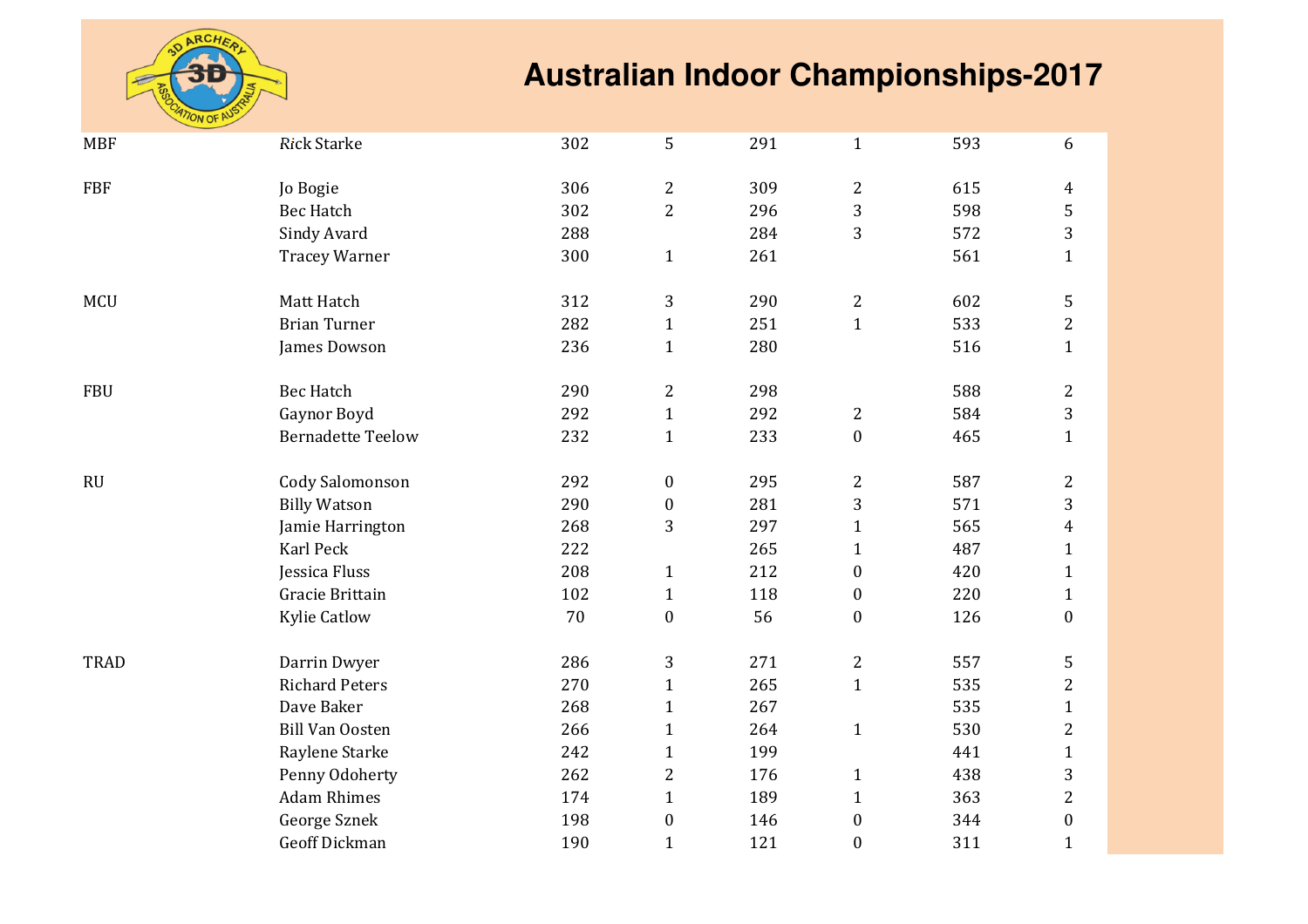

| <b>MSR</b> | Peter Bennett          | 362 | $\, 8$         | 323 | 9              | 685 | 17 |
|------------|------------------------|-----|----------------|-----|----------------|-----|----|
|            | Owen Kirkman           | 364 | 7              | 321 | 3              | 685 | 10 |
|            | <b>Brian McFarlane</b> | 348 | 8              | 320 | 9              | 668 | 17 |
|            | <b>Rod Hailes</b>      | 342 | 6              | 319 | 6              | 661 | 12 |
|            | <b>Andrew Daw</b>      | 332 | 6              | 320 | 6              | 652 | 12 |
|            | <b>Brett Carn</b>      | 330 | 2              | 315 | $\overline{2}$ | 645 | 4  |
|            | <b>Bill Holmes</b>     | 326 | 5              | 318 | 3              | 644 | 8  |
|            | <b>Steve McNicoll</b>  | 322 | $\overline{2}$ | 303 | 4              | 625 | 6  |
|            | Ian Latham             | 282 | $\overline{2}$ | 250 | $\overline{2}$ | 532 | 4  |
| <b>SMC</b> | Merv Grinstead         | 310 | $\overline{4}$ | 314 | 5              | 624 | 9  |
|            | Dennis Ide             | 284 | $\overline{2}$ | 294 | $\mathbf{1}$   | 578 | 3  |
| HC         | Stefan Ivanisevic      | 368 | 10             | 324 | 6              | 692 | 16 |
|            | Mike Lennon            | 354 | 10             | 318 | 2              | 672 | 12 |
|            | <b>William Bristow</b> | 346 | 5              | 314 | $\overline{4}$ | 660 | 9  |
|            | Michael Rule           | 328 | 4              | 320 | 6              | 648 | 10 |
|            | Justin Herbohn         | 312 | 6              | 319 | 8              | 631 | 14 |
|            | Aaron Marriage         | 304 | 6              | 310 | $\mathbf{1}$   | 614 | 7  |
|            | Josh McEwan            | 294 | $\overline{4}$ | 313 | 6              | 607 | 10 |
|            | Colin Keene            | 306 | $\overline{2}$ | 301 | 5              | 607 | 7  |
|            | <b>Greg Fowler</b>     | 294 | 6              | 307 | 4              | 601 | 10 |
|            | Nathan Murrell         | 296 | 2              | 303 | 5              | 599 | 7  |
|            | Colin Doyle            | 260 | $\overline{2}$ | 265 | 3              | 525 | 5  |
| <b>FHC</b> | Cassie Reinbott        | 316 | 3              | 308 | 4              | 624 | 7  |
|            | Carly Jones            | 302 | 2              | 299 | $\mathbf{1}$   | 601 | 3  |
|            | Katie Hamilton         | 266 | $\overline{2}$ | 311 | 3              | 577 | 5  |
|            | Vicki Morton           | 264 | $\overline{2}$ | 306 | $\mathbf{1}$   | 570 | 3  |
|            |                        |     |                |     |                |     |    |